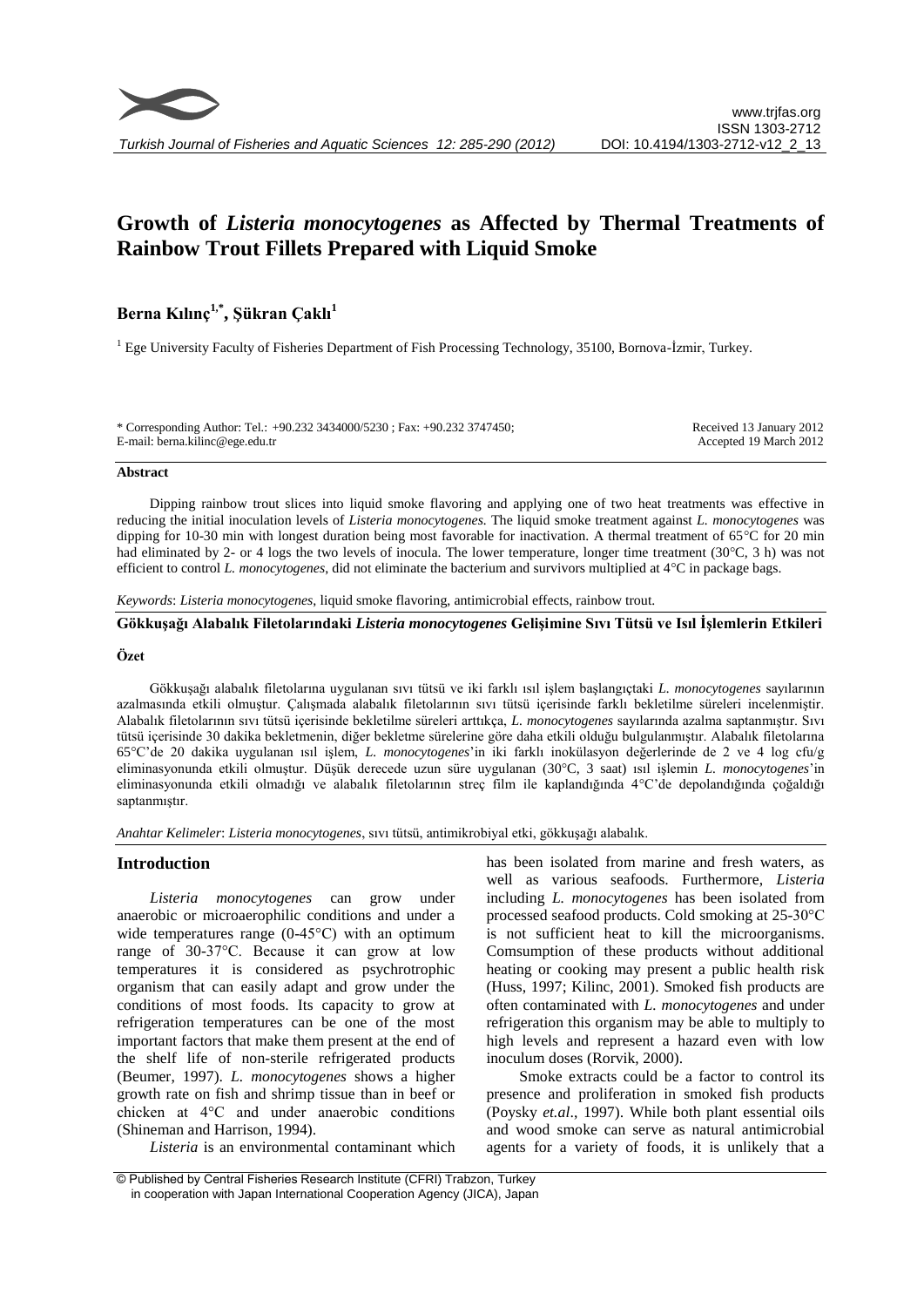single natural antimicrobial from each group can be used at one concentration in all food products and be effective against all kinds of organisms. Different concentrations of even the most potent compounds are required in different food products to show desirable antimicrobial activity. The optimum concentration will depend on the type and number of problematic bacteria, as well as the type of food and food storage temperature (Holley and Patel, 2005).

*L. monocytogenes* is a problem for cold smoked and hot smoked fishery products. For this reason in this study cold smoking temperature (30°C for 3 hours) and hot smoking temperature (65°C for 20 minutes) were chosen. Rainbow trout slices were inoculated by two inoculums  $(10^2 \text{ cftu/g} \text{ is the}$ maximum level for acceptability) or high contamination level (10<sup>4</sup> cfu/g) of *L. monocytogenes* were chosen whether or not these *L. monocytogenes* concentrations were eliminated after cold or hot smoking by using liquid smoke. And also examined two different doses of *L. monocytogenes*  contamination is a risk for consumption during storage period for cold and hot smoked rainbow trout.

In this study, the antimicrobial effect of commercial liquid smoke flavoring plus applying two heat treatments against two inoculated loads of *L. monocytogenes* in rainbow trout slices was evaluated.

## **Material and Methods**

## **Bacteria Preparation**

*Listeria monocytogenes* strain (Scott A) obtained from Egean University Food Engineering Department in Turkey was used. Cultures were taken from Trypticase soy agar (bioMerieux S.A., 51044, France) stored at 5°C. Before use, *L. monocytogenes* strains were precultured in Trypticase soy broth (bioMerieux S.A., 51019, France) with 0.6% yeast extract (Merck, 1.03753, Germany) at 30°C for 18 h. (Sunen *et al*., 2003).

## **Sample preparation**

Fresh-farmed rainbow trout fillets (6 kg) (approximately 200 g per piece) were obtained from a fish processing factory. The fish fillets were washed with tap water. Fillets were brined in a 10% NaCl solution for 30 minutes. The ratio of fillets to brine was (1:1). After air drying for 10 min., fillets were cut aseptically into 25 g pieces. Then each portion was surface inoculated with *L. monocytogenes* giving final inocula of 2 log or 4 log cfu per gram of rainbow trout. Rainbow trout pieces (25 g) inoculated by using dropping method with 15 µl of *L. monocytogenes*. The cell suspension was randomly dropwise on the surface of the trout pieces distributed using a sterile spatule. After being air dried for 10 min., trout pieces were dipped into the liquid smoke preparations. Trout pieces inoculated with 2 log cfu/g of *L.* 

*monocytogenes* dipped into the liquid smoke for 10 min. (Group B), 20 min (Group C) and 30 min. (Group D). Group A (trout pieces inoculated with 2 log cfu/g of *L. monocytogenes*) was indicated as control. Trout pieces inoculated with 4 log cfu/g.of *L. monocytogenes* were dipped into the liquid smoke for 10 min (Group F), 20 min. (Group G), 30 min (Group H). Group E (trout pieces inoculated with 4 logcfu/g.of *L. monocytogenes*) was indicated as control group. The liquid smoke flavoring (Aromatech, 7.27531, Maltepe, İstanbul, Türkiye) was used as a 0.5% solution in distilled steril water. The ratio of trout : smoke flavoring was (1:1). Trout pieces were air dried for 10 min. In this study two different heat treatments 65°C for 20 minutes and 30°C for 3 hours were applied in the oven. Group I was indicated as control group (liquid smoke was not used). Trout pieces inoculated with 2 log cfu/g of *L. monocytogenes* were dipped into the liquid smoke for 10 min and then heat treatment was applied at 30°C (Group J). Trout pieces inoculated with 2 log cfu/g of *L. monocytogenes* were dipped into the liquid smoke for 20 min and then heat treatment was applied at 30°C (Group K), Trout pieces inoculated with 2 log cfu/g of *L. monocytogenes* were dipped into the liquid smoke for 30 min and then heat treatment was applied at 30°C (Group L). Trout pieces inoculated with 4log cfu/g of *L.* monocytogenes were dipped into the liquid smoke for 10 min (Group N), 20 min (Group O), 30 min. (Group P). Heat treatment of 30°C were also applied for Group N, O and P. Group M indicated as control group. Control group was not dipped into the liquid smoke.

Trout pieces were put into styrofoam plates stretched by film and stored at 4°C. Inoculated trout pieces without liquid smoke flavoring indicated as controls. Samples were taken for microbiological analyses initially and at 5 and 10 days of storage.

## **Microbiological Analyses**

#### **Methods**

The Horizontal Method (ISO 11290-2: 1998) for the enumeration of *Listeria monocytogenes* was used. Two replicates for each dilution were tested. Each 25 g of sample was put in stomacher bag and added 225 ml of buffered peptone water. Samples were homogenised by using stomacher (IUL, Barcelona, Spain) for 30 s at low speed and incubated at 20°C for 1 h. Inoculum (0.1 ml) was spreaded on Ottaviani-Agosti Agar (bioMerieux S.A, 43641, France). Plates were incubated at 37°C for 24 hours. Characteristic blue-green colonies with halos were enumerated as *Listeria monocytogenes.*

#### **Statistical Analyses**

SPSS 9.0 program (SPSS version 9.0 Chicago, IL, USA) was used to search for significant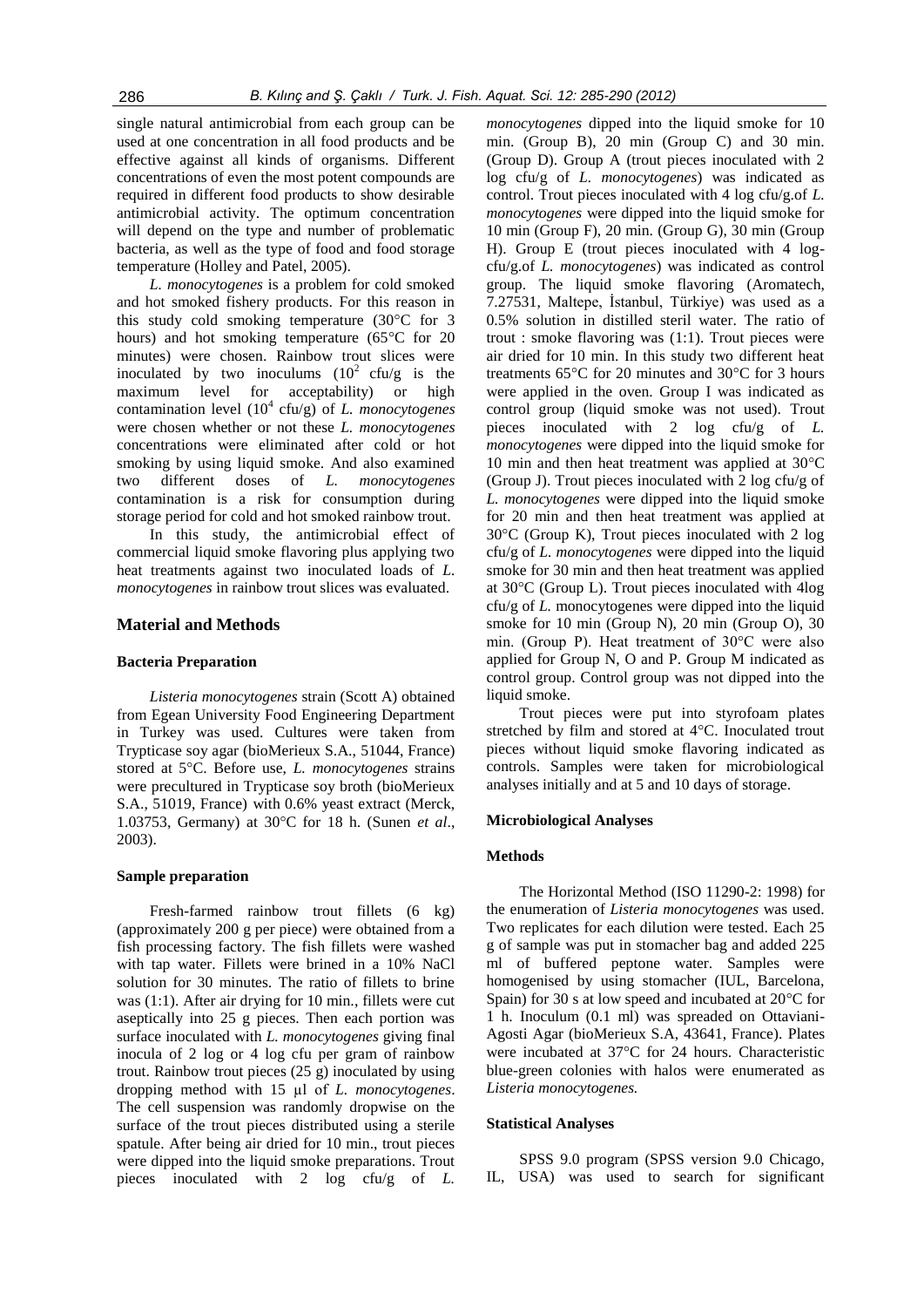differences between mean values of the different results. Differences between means were analysed by one-way analysis of variance (ANOVA) followed by Tukey and Duncan tests. When a significant differences (P<0.05) were determined between the treatments, either the Tukey or Duncan multiple comparison test was done to a certain more conservative differences using multiple comparison.

## **Results and Discussion**

Figure 1 shows *L. monocytogenes* detection on trout slices inoculated with 2 log cfu/g. After dipping into liquid smoke flavoring *L. monocytogenes* values decreased to 2.00, 1.91, 1.05 log cfu/g for the groups B, C and D. After 10 days of storage *L. monocytogenes* population increased to 2.97, 2.73 and 1.96 log cfu/g for the groups B, C and D, respectively. In control group (A); *L. monocytogenes* concentration increased from 2.28 log cfu/g initially to 5.09 log cfu/g on day 10. The exposure time was determined very important for reducing *L. monocytogenes* concentration. The most effective *L. monocytogenes* reduction on trout slices was determined for the Group D (exposure time was 30 min.). Significant (P<0.05) differences were observed between the group A and the other groups for *L. monocytogenes* counts according to time of storage. There were no significant differences (P>0.05) between the treatments B and C, but significant differences (P<0.05) were observed between the treatments B and D according to time of storage.

Sunen *et al*. (2003) were used three different commercial liquid smoke extracts (L1, L2 and L3) and one dried smoke (S) in their study but they were not indicated the formulation of the commercial liquid smoke extracts.The solid extract was used as a 10% solution in distilled sterile water.They studied the effects of different commercial liquid smoke extract

against elimination of *L. monocytogenes.* They showed that only smoke extracts L1 and L2 were effective against *L. monocytogenes*. They caused a reduction in viable cell counts of *L. monocytogenes* below the detectable level by surface plating procedure during the experimental period. However, the qualitative estimation of *L. monocytogenes* showed that *L. monocytogenes* cells were still present in most of the samples. The commercial liquid smoke extract L3 did not show any inhibitory effect against *L. monocytogenes*. Finally, no significant differences were observed in cell counts between control samples and samples treated with the extract S (dried smoke) until day 21 when *L. monocytogenes* was only detected by the qualitative method.

In another report, antimicrobial compounds like spices, herbs and smoke extracts present in foods can improve taste and enhance the shelf-life of product by reducing microbial growth rate or viability (Kim *et al*., 2001). The results of our study were very similar to these studies about reducing of bacteria after dipping into smoke extracts.

Figure 2 shows *L .monocytogenes* detection on trout slices inoculated with 4 log cfu/g concentration. Liquid smoke flavoring reduced the populations of *L. monocytogenes.* Dipping into the liquid smoke for 30 minutes was determined the most effective for reducing the population of *L. monocytogenes. L. monocytogenes* populations increased according to time of storage. *L. monocytogenes* populations increased from 4.03, 3.23, 2.85, 2.27 log cfu/g initially to 6.97, 4.11, 3.93, 3.08 log cfu/g on day 10 for E, F, G and H, respectively. Significant differences (P<0.05) were determined between the group E and the groups F, G, H according to time of storage. Siskos *et al*. (2007) reported that the storage time at 4±1°C of liquid smoked fillets of trout (*Salmo gairdnerii*) produced with a new smoking technique, using a combination of liquid smoke and steaming at



**Figure1.** *L. monocytogenes* detection on trout slices inoculated with 2log-cfu/g.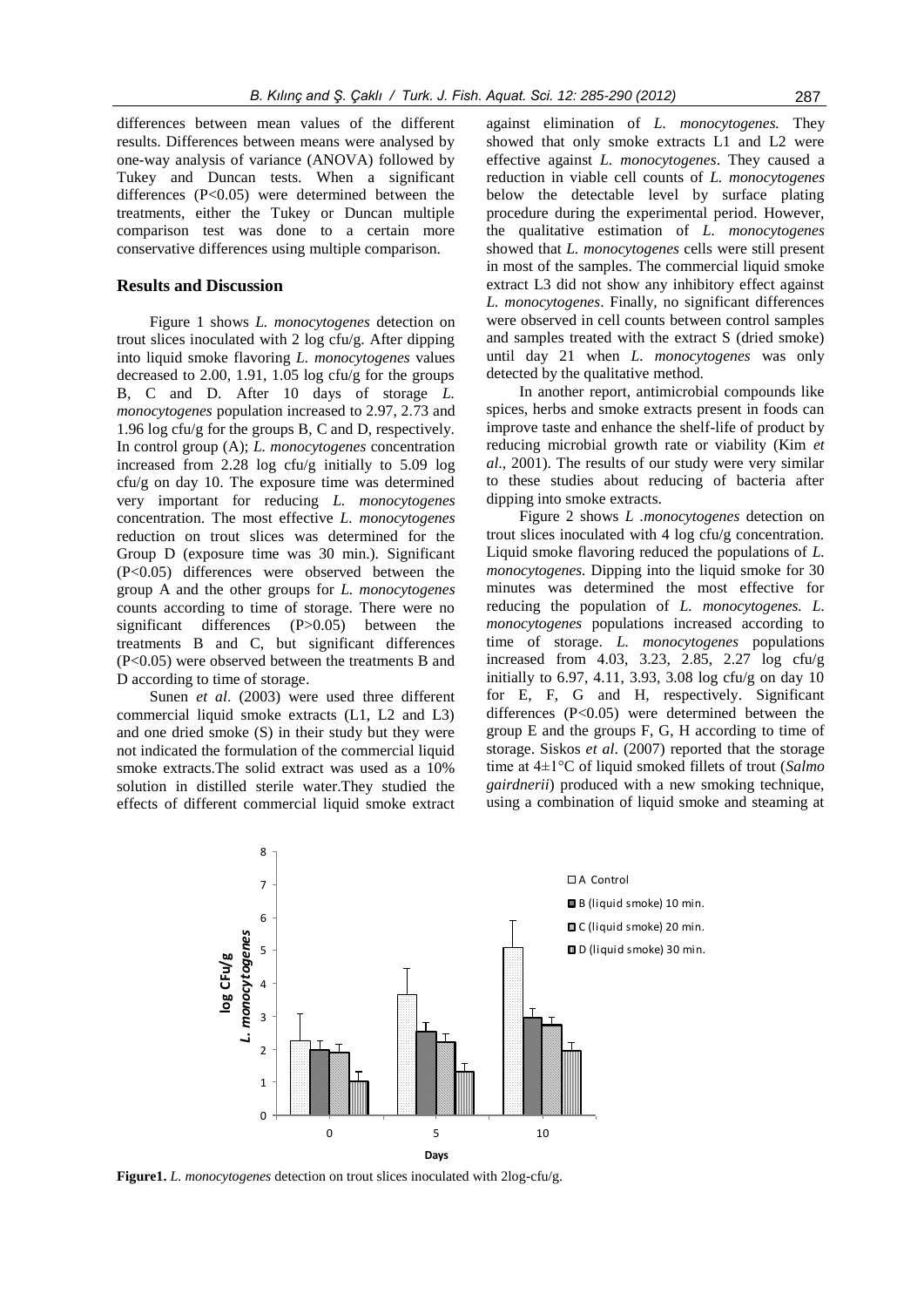2 bar pressure for 30, 45 and 60 min.was studied. Maximum total viable counts (TVC) were reached after 25 days in the samples processed for 30 min and after 48 days in those processed for 45 and 60 min. After processing, the TVC in all samples were at low levels with an average of 5.3  $x10^3$  cfu/g, regardless of the processing time. After 25 days of storage at  $4\pm1^{\circ}C$ a striking increase in microbial count was detected in the samples processed for 30 min and TVC remained stable at high levels ( $7.0 \times 10^6$ . cfu/g) after 48 days of storage at  $4\pm1$ °C. The results of this study were very similar to our findings about increasing the bacteria counts according to time of storage.

Figure 3 shows *L. monocytogenes* detection on trout slices inoculated with 2 log cfu/g plus liquid smoke and heat. The mild heat treatment (30°C, 3 h) was not sufficient to inhibit the growth of *L. monocytogenes*. After the heat treatment of 30°C, *L. monocytogenes* populations were 2.13, 1.93, 1.73 ,

1.25 log cfu/g initially and on day 10, *L. monocytogenes* increased to 4.06, 2.85, 2.45 and 2.28 log cfu/g for treatments I, J, K and L, respectively. According to time of storage significant differences (P<0.05) were determined between treatment I and the other groups, but there were no significant differences (P>0.05) were observed between treatments J, K and L.

Porsby *et al.* (2008) reported that *L. monocytogenes* proliferated on salmon blocks that were brined or dipped in liquid smoke and left at 25°C in a humidity chamber for 24 h. However, combining brining and liquid smoking with a drying (25°C) step reduced 10–100 fold of bacterial proliferation over 24 h period. Non-salted, brine injected or dry salted salmon fillets were surface inoculated with *L. monocytogenes* and cold-smoked in a pilot plant. *L. monocytogenes* was reduced from  $10<sup>3</sup>$ to  $10^2$  cfu/cm<sup>2</sup> immediately after cold smoking. The



**Figure 2**. *L. monocytogenes* detection on trout slices inoculated with 4log-cfu/g.



**Figure 3.** *Listeria monocytogenes* detection on trout slices inoculated with 2 log cfu/g +liquid smoke+30˚.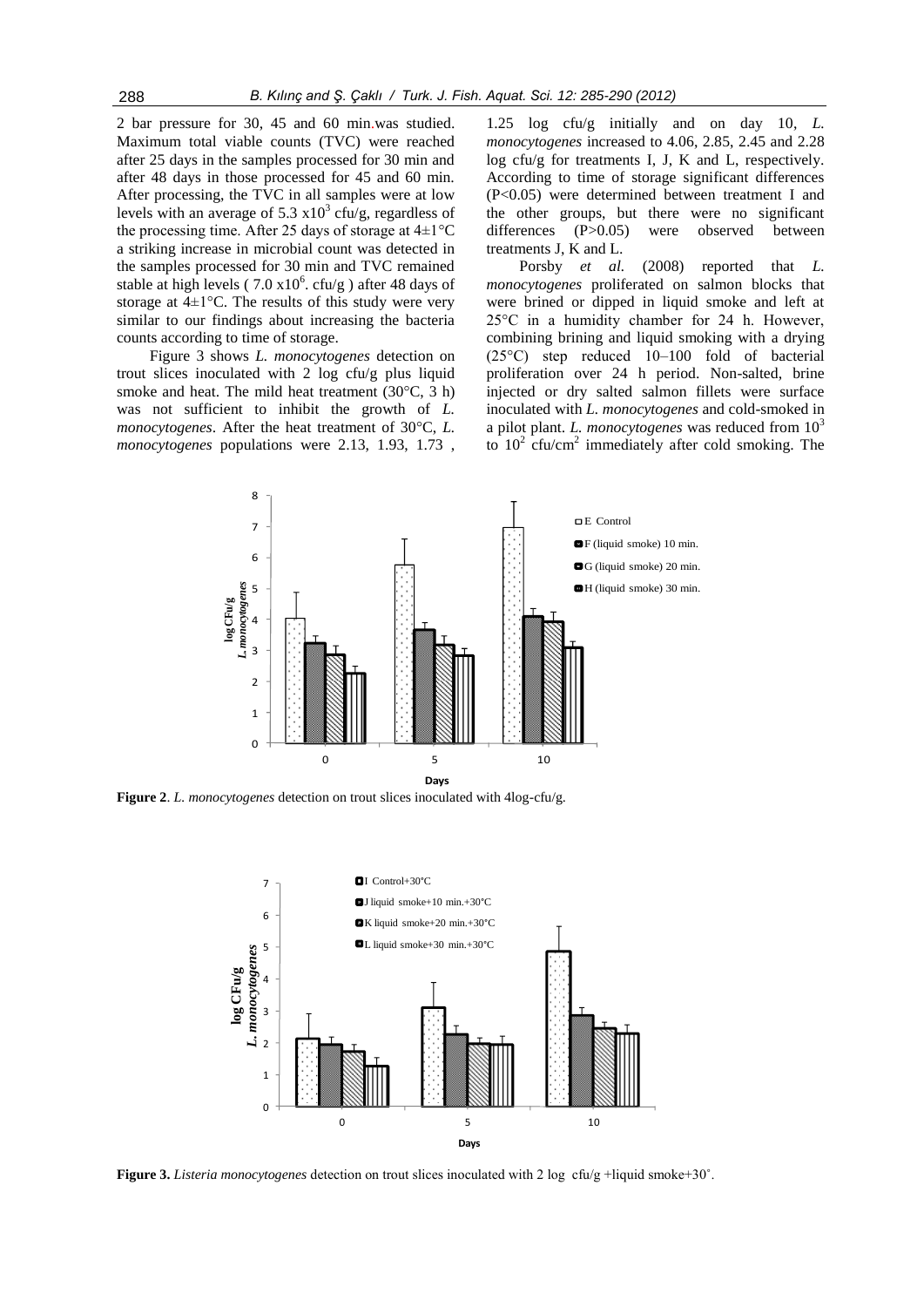greatest reductions were observed in dry salted and brine injected fillets as compared to cold-smoking of non-salted fresh fillets. Levels of *L. monocytogenes* decreased further when the cold-smoked fish was vacuum-packed and stored at 5°C. Dillon and Patel (1993) studied the effects of cold smoking process and storage on *L. monocytogenes* inoculated onto cod (*Gadus morhus*) fillets. Numbers of the organisms remained relatively stable during the smoking process and increased with storage at 4°C. Jorgensen and Huss (1998) reported that *L. monocytogenes* showed moderate growth in naturally contaminated coldsmoked fish while the growth appeared faster in hot smoked fish. Thus *L. monocytogenes* is not under control in these products. Finally, the prevalence and growth of *L. monocytogenes* in naturally contaminated cold-smoked salmon are discussed in relation to controlling this risk. Our results were very similar with these investigations about *L. monocytogenes* populations remaining stable during the cold smoking and had increased according to time of storage.

Figure 4 shows *L. monocytogenes* detection on trout slices inoculated with 4 log cfu/g plus liquid smoke plus 30°C heat treatment. After dipping into liquid smoke flavouring, *L. monocytogenes* populations decreased from 4.08 to 3.01, 2.79 and 2.03 log cfu/g initially for treatments N, O and P, respectively. At the end of the storage period, *L. monocytogenes* populations increased to 5.06, 4.02, 3.70 and 3.05 log cfu/g for treatments M, N, O and P, respectively. Significant (P<0.05) differences were observed between the four groups for *L. monocytogenes* counts according to time of storage. Midelet-Bourdin *et al*. (2010) reported that salmon preparations were inoculated with *L. monocytogenes* and were analyzed during storage at 4°C then 8°C. At 8°C, the bacteria growth was of 4.53 log cfu/g in cold-smoked salmon and of 2.06 log cfu/g in the salt– sugar–pepper mixture salmon without background microflora. The growth of *L. monocytogenes* was

different in new salmon preparation because the mixture salt–sugar–pepper had an anti-Listeria activity and its presence could be inhibitory to the growth. It is difficult to generalize findings observed with cold smoked salmon to a new salmon preparation. Rorvik *et al.* (1991) reported that samples of smoked salmon of different hygienic quality were inoculated with low  $(6 \text{ cftu/g})$  and high  $(600 \text{ cftu/g})$ levels of a mixture of three strains of *L. monocytogenes* after which they were vacuum-packed and stored at 4°C for up to 5 weeks. *L. monocytogenes* grew well during storage in all the inoculated sample groups. Our results are similar with these studies about increasing *L. monocytogenes* populations during refrigerated storage.

After 65°C for 20 min. *L. monocytogenes* was eliminated in all groups. The combination of liquid smoke flavoring and the treatment of 65°C for 20 min. eliminated *L. monocytogenes*. (data not shown). Liquid smoke flavoring was not efficient to eliminate *L. monocytogenes*. Jemmi and Keusch (1992) reported that raw trout was surface inoculated with *L. monocytogenes* marinated, hot smoked (core temperature 65°C during 20 min.) and stored at 4 and 8-10°C, respectively for up to 20 days. Initial *Listeria* levels in the trout were  $10^6$  MPN/g. Until smoking the concentrations remained about the same. After the hot smoking process and during storage, however, *L. monocytogenes* could no longer be detected. Rorvik (2000) indicated that hot-smoking seems to eliminate the bacteria when smoke is applied during the whole heating process. The prevention of recontamination of both cold-smoked and hot-smoked salmon is therefore of great importance. *L*. *monocytogenes* multiply considerably in smoked salmon during refrigerated storage.

## **Conclusions**

Our results confirmed that dipping trout slices into the liquid smoke flavoring was effective to



**Figure 4 .** Listeria manocytogenes detection on trout slices inoculated with 4log-cfu/g +liquid smoke+30°C.